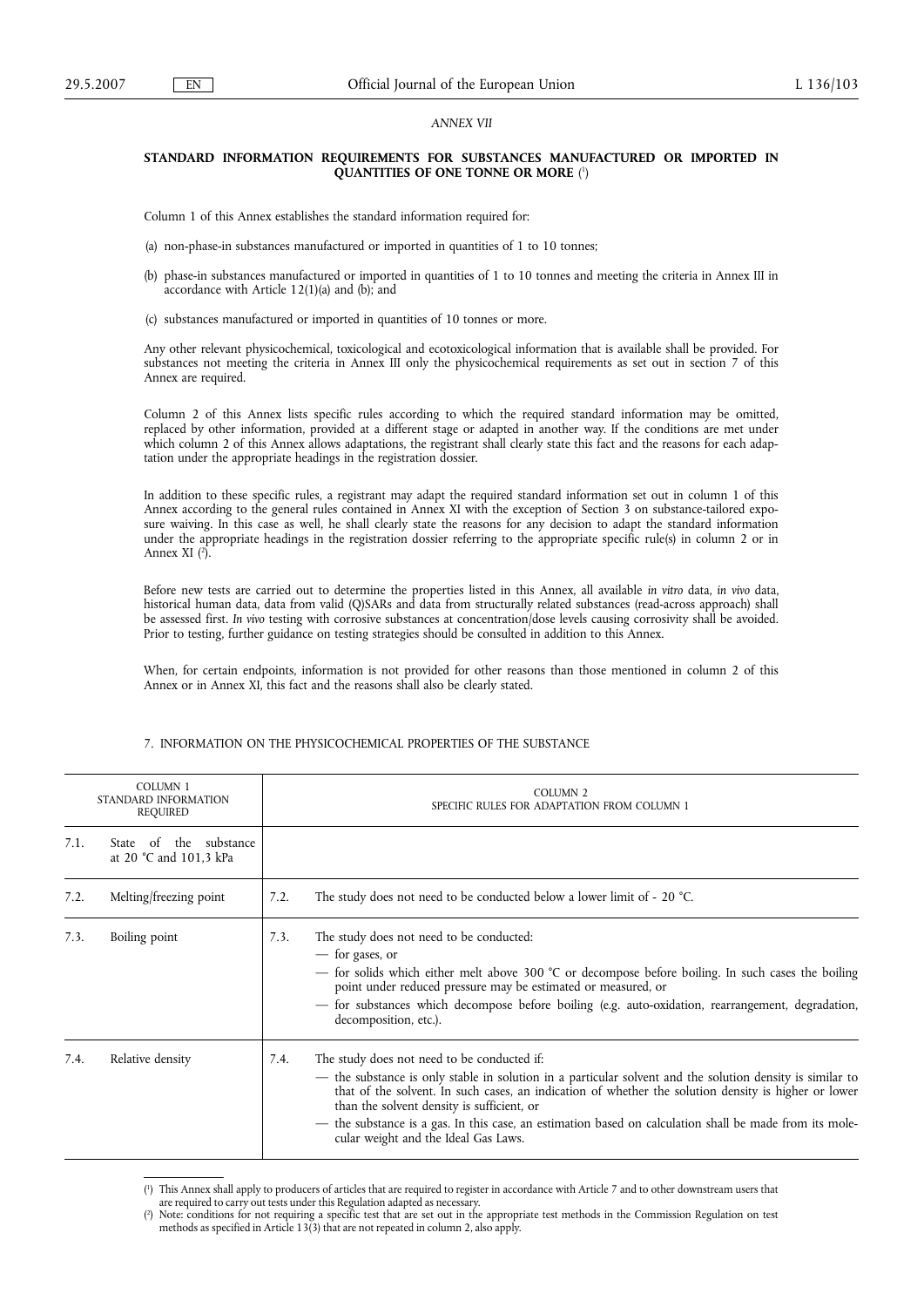|       | COLUMN 1<br>STANDARD INFORMATION<br>REQUIRED      | <b>COLUMN 2</b><br>SPECIFIC RULES FOR ADAPTATION FROM COLUMN 1                                                                                                                                                                                                                                                                                                                                                                                                                                                                                                                                                                                                                                                                                                                                                                                                                                                                                                                                                                                                                                                                                                  |
|-------|---------------------------------------------------|-----------------------------------------------------------------------------------------------------------------------------------------------------------------------------------------------------------------------------------------------------------------------------------------------------------------------------------------------------------------------------------------------------------------------------------------------------------------------------------------------------------------------------------------------------------------------------------------------------------------------------------------------------------------------------------------------------------------------------------------------------------------------------------------------------------------------------------------------------------------------------------------------------------------------------------------------------------------------------------------------------------------------------------------------------------------------------------------------------------------------------------------------------------------|
| 7.5.  | Vapour pressure                                   | 7.5.<br>The study does not need to be conducted if the melting point is above 300 °C.<br>If the melting point is between 200 $^{\circ}$ C and 300 $^{\circ}$ C, a limit value based on measurement or a recognised<br>calculation method is sufficient.                                                                                                                                                                                                                                                                                                                                                                                                                                                                                                                                                                                                                                                                                                                                                                                                                                                                                                         |
| 7.6.  | Surface tension                                   | 7.6.<br>The study need only be conducted if:<br>- based on structure, surface activity is expected or can be predicted, or<br>- surface activity is a desired property of the material.<br>If the water solubility is below 1 mg/l at 20 $^{\circ}$ C the test does not need to be conducted.                                                                                                                                                                                                                                                                                                                                                                                                                                                                                                                                                                                                                                                                                                                                                                                                                                                                   |
| 7.7.  | Water solubility                                  | 7.7.<br>The study does not need to be conducted if:<br>- the substance is hydrolytically unstable at pH 4, 7 and 9 (half-life less than 12 hours), or<br>- the substance is readily oxidisable in water.<br>If the substance appears 'insoluble' in water, a limit test up to the detection limit of the analytical<br>method shall be performed.                                                                                                                                                                                                                                                                                                                                                                                                                                                                                                                                                                                                                                                                                                                                                                                                               |
| 7.8.  | coefficient<br>Partition<br>$n-$<br>octanol/water | 7.8.<br>The study does not need to be conducted if the substance is inorganic. If the test cannot be performed<br>(e.g. the substance decomposes, has a high surface activity, reacts violently during the performance of<br>the test or does not dissolve in water or in octanol, or it is not possible to obtain a sufficiently pure<br>substance), a calculated value for log P as well as details of the calculation method shall be provided.                                                                                                                                                                                                                                                                                                                                                                                                                                                                                                                                                                                                                                                                                                              |
| 7.9.  | Flash-point                                       | 7.9.<br>The study does not need to be conducted if:<br>- the substance is inorganic, or<br>- the substance only contains volatile organic components with flash-points above 100 °C for<br>aqueous solutions, or<br>- the estimated flash-point is above 200 °C, or<br>- the flash-point can be accurately predicted by interpolation from existing characterised materials.                                                                                                                                                                                                                                                                                                                                                                                                                                                                                                                                                                                                                                                                                                                                                                                    |
| 7.10. | Flammability                                      | 7.10.<br>The study does not need to be conducted:<br>- if the substance is a solid which possesses explosive or pyrophoric properties. These properties<br>should always be considered before considering flammability, or<br>- for gases, if the concentration of the flammable gas in a mixture with inert gases is so low that,<br>when mixed with air, the concentration is all time below the lower limit, or<br>- for substances which spontaneously ignite when in contact with air.                                                                                                                                                                                                                                                                                                                                                                                                                                                                                                                                                                                                                                                                     |
| 7.11. | <b>Explosive properties</b>                       | The study does not need to be conducted if:<br>7.11.<br>- there are no chemical groups associated with explosive properties present in the molecule, or<br>- the substance contains chemical groups associated with explosive properties which include oxygen<br>and the calculated oxygen balance is less than -200, or<br>- the organic substance or a homogenous mixture of organic substances contains chemical groups<br>associated with explosive properties, but the exothermic decomposition energy is less than 500 J/g<br>and the onset of exothermic decomposition is below 500 °C, or<br>for mixtures of inorganic oxidising substances (UN Division 5.1) with organic materials, the concen-<br>tration of the inorganic oxidising substance is:<br>— less than 15 %, by mass, if assigned to UN Packaging Group I (high hazard) or II (medium<br>hazard),<br>— less than 30 %, by mass, if assigned to UN Packaging Group III (low hazard).<br>Note: Neither a test for propagation of detonation nor a test for sensitivity to detonative shock is<br>required if the exothermic decomposition energy of organic materials is less than 800 J/g. |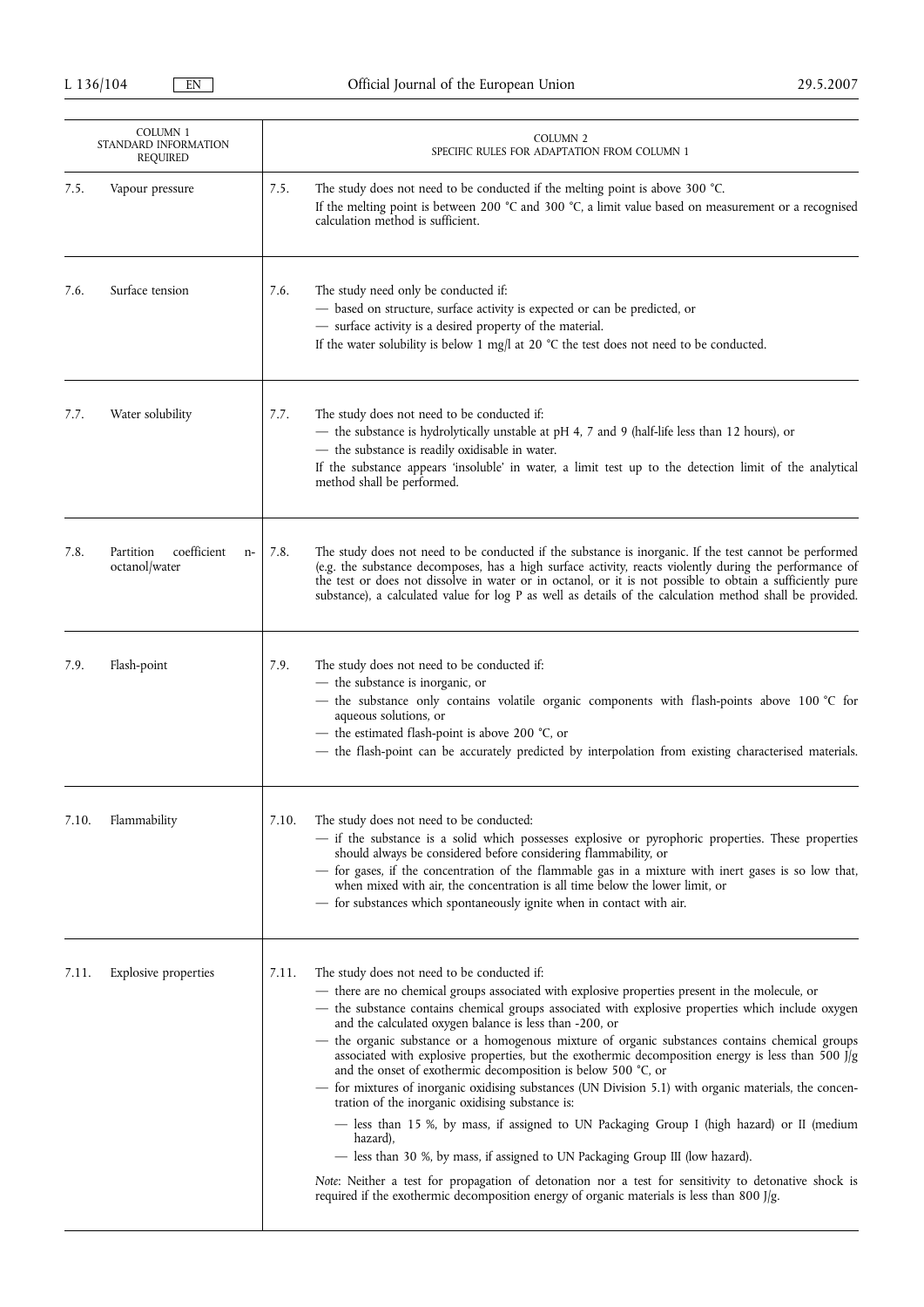| <b>COLUMN 1</b><br>STANDARD INFORMATION<br><b>REQUIRED</b> |                           |       | <b>COLUMN 2</b><br>SPECIFIC RULES FOR ADAPTATION FROM COLUMN 1                                                                                                                                                                                                                                                                                                                                                                                                                                                                                                                                                                                                                                                                                                                                                                                                                                                                                                                                                 |  |
|------------------------------------------------------------|---------------------------|-------|----------------------------------------------------------------------------------------------------------------------------------------------------------------------------------------------------------------------------------------------------------------------------------------------------------------------------------------------------------------------------------------------------------------------------------------------------------------------------------------------------------------------------------------------------------------------------------------------------------------------------------------------------------------------------------------------------------------------------------------------------------------------------------------------------------------------------------------------------------------------------------------------------------------------------------------------------------------------------------------------------------------|--|
| 7.12.                                                      | Self-ignition temperature | 7.12. | The study does not need to be conducted:<br>- if the substance is explosive or ignites spontaneously with air at room temperature, or<br>- for liquids non flammable in air, e.g. no flash point up to 200 °C, or<br>- for gases having no flammable range, or<br>- for solids, if the substance has a melting point $\leq 160$ °C, or if preliminary results exclude self-<br>heating of the substance up to 400 °C.                                                                                                                                                                                                                                                                                                                                                                                                                                                                                                                                                                                          |  |
| 7.13.                                                      | Oxidising properties      | 7.13. | The study does not need to be conducted if:<br>- the substance is explosive, or<br>- the substance is highly flammable, or<br>- the substance is an organic peroxide, or<br>- the substance is incapable of reacting exothermically with combustible materials, for example on the<br>basis of the chemical structure (e.g. organic substances not containing oxygen or halogen atoms and<br>these elements are not chemically bonded to nitrogen or oxygen, or inorganic substances not<br>containing oxygen or halogen atoms).<br>The full test does not need to be conducted for solids if the preliminary test clearly indicates that the<br>test substance has oxidising properties.<br>Note that as there is no test method to determine the oxidising properties of gaseous mixtures, the<br>evaluation of these properties must be realised by an estimation method based on the comparison of<br>the oxidising potential of gases in a mixture with that of the oxidising potential of oxygen in air. |  |
| 7.14.                                                      | Granulometry              | 7.14. | The study does not need to be conducted if the substance is marketed or used in a non solid or granular<br>form.                                                                                                                                                                                                                                                                                                                                                                                                                                                                                                                                                                                                                                                                                                                                                                                                                                                                                               |  |

# 8. TOXICOLOGICAL INFORMATION

|      | <b>COLUMN 1</b><br>STANDARD INFORMATION<br><b>REQUIRED</b>                                                                                                                                                                                                                                                                                                          | <b>COLUMN 2</b><br>SPECIFIC RULES FOR ADAPTATION FROM COLUMN 1                                                                                                                                                                                                                                                                                                                                                                                                                     |
|------|---------------------------------------------------------------------------------------------------------------------------------------------------------------------------------------------------------------------------------------------------------------------------------------------------------------------------------------------------------------------|------------------------------------------------------------------------------------------------------------------------------------------------------------------------------------------------------------------------------------------------------------------------------------------------------------------------------------------------------------------------------------------------------------------------------------------------------------------------------------|
| 8.1. | <b>Skin</b><br>irritation or skin<br>corrosion<br>The assessment of<br>this<br>endpoint shall comprise the<br>following consecutive steps:<br>(1) an assessment of the<br>available human and<br>animal data.<br>$(2)$ an assessment of the<br>acid or alkaline reserve,<br>(3) in vitro study for skin<br>corrosion,<br>(4) in vitro study for skin<br>irritation. | Steps 3 and 4 do not need to be conducted if:<br>8.1.<br>- the available information indicates that the criteria are met for classification as corrosive to the skin<br>or irritating to eyes, or<br>- the substance is flammable in air at room temperature, or<br>- the substance is classified as very toxic in contact with skin, or<br>an acute toxicity study by the dermal route does not indicate skin irritation up to the limit dose<br>level (2 000 mg/kg body weight). |
| 8.2. | Eye irritation<br>The assessment of this<br>endpoint shall comprise the<br>following consecutive steps:<br>(1) an assessment of the<br>available human and<br>animal data,<br>$(2)$ an assessment of the<br>acid or alkaline reserve,<br>(3) in vitro study for eye<br>irritation.                                                                                  | Step 3 does not need to be conducted if:<br>8.2.<br>- the available information indicates that the criteria are met for classification as corrosive to the skin<br>or irritating to eyes, or<br>- the substance is flammable in air at room temperature;                                                                                                                                                                                                                           |